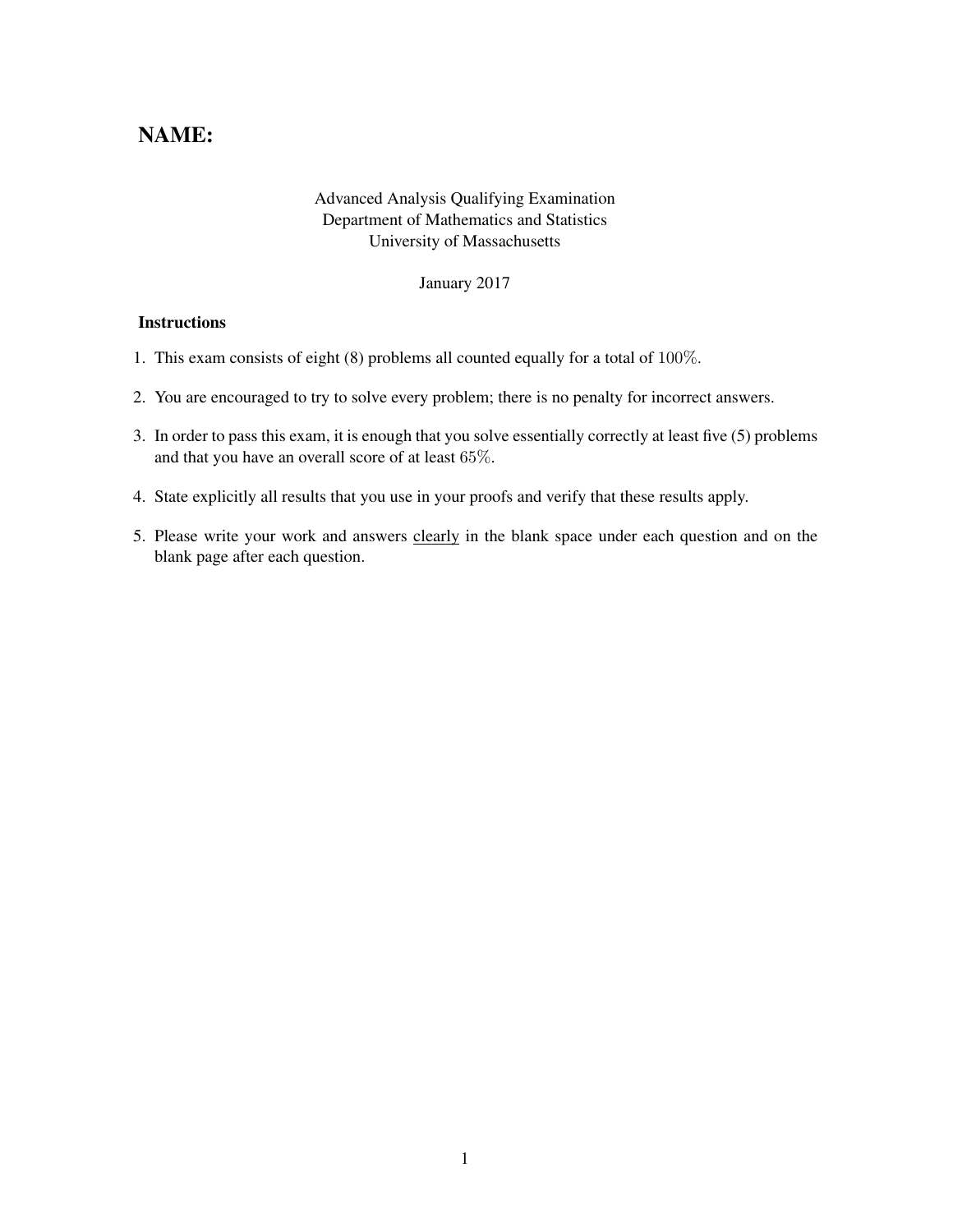1. Let  $f_n$  and  $g_n$  be sequences in  $L^p(\mathbb{R}^d)$  and  $L^q(\mathbb{R}^d)$  respectively such that  $1/p + 1/q = 1$  and for some f, g with  $f \in L^p(\mathbb{R}^d)$ ,  $g \in L^q(\mathbb{R}^d)$  we have

$$
f_n \to f \text{ in } L^p
$$
  

$$
g_n \to g \text{ in } L^q
$$

Show that the sequence  $h_n := f_n g_n$  converges in  $L^1$  to  $h := fg$ . That is, show that

$$
\lim_{n \to \infty} \int_{\mathbb{R}^d} |f_n g_n - fg| \ dx = 0.
$$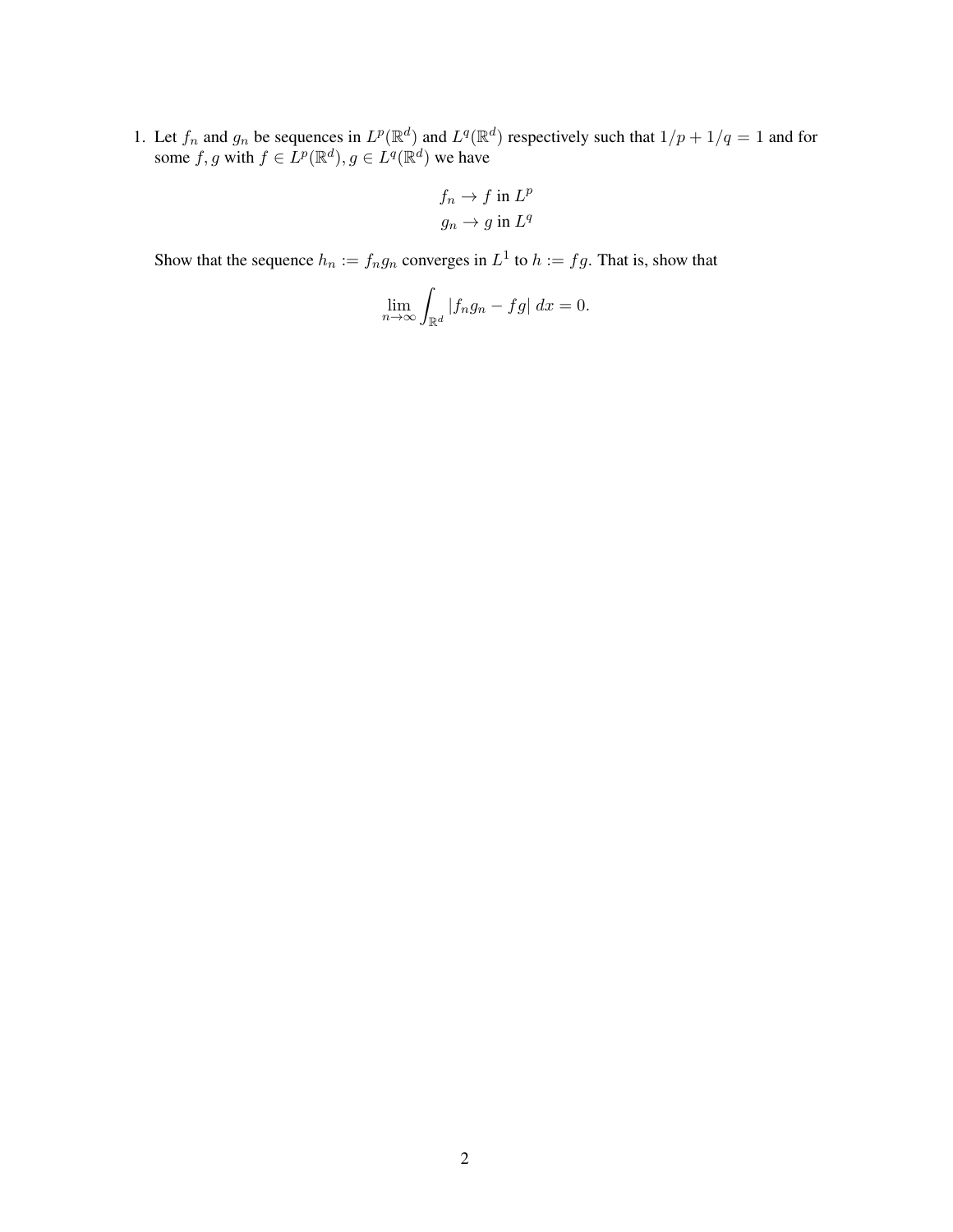2. Let  $f : \mathbb{R}^2 \to \mathbb{R}$  be a continuous function with compact support. Show that

$$
\lim_{n \to \infty} \int_{\{(x,y) | x \ge 0, y \ge 0\}} \frac{n}{2\pi} f(x,y) e^{-n\frac{x^2}{2} - n\frac{y^2}{2}} dx dy = \frac{1}{4} f(0,0).
$$

*Hint: Think first about what limit you would get if above you changed the area of integration from* just the upper right quadrant to all of  $\mathbb{R}^2$ .

*Hint: For your convenience, remember that the definite integral*  $\int_{-\infty}^{\infty} e^{-\frac{t^2}{2}} dt$  is equal to  $\sqrt{2\pi}$ .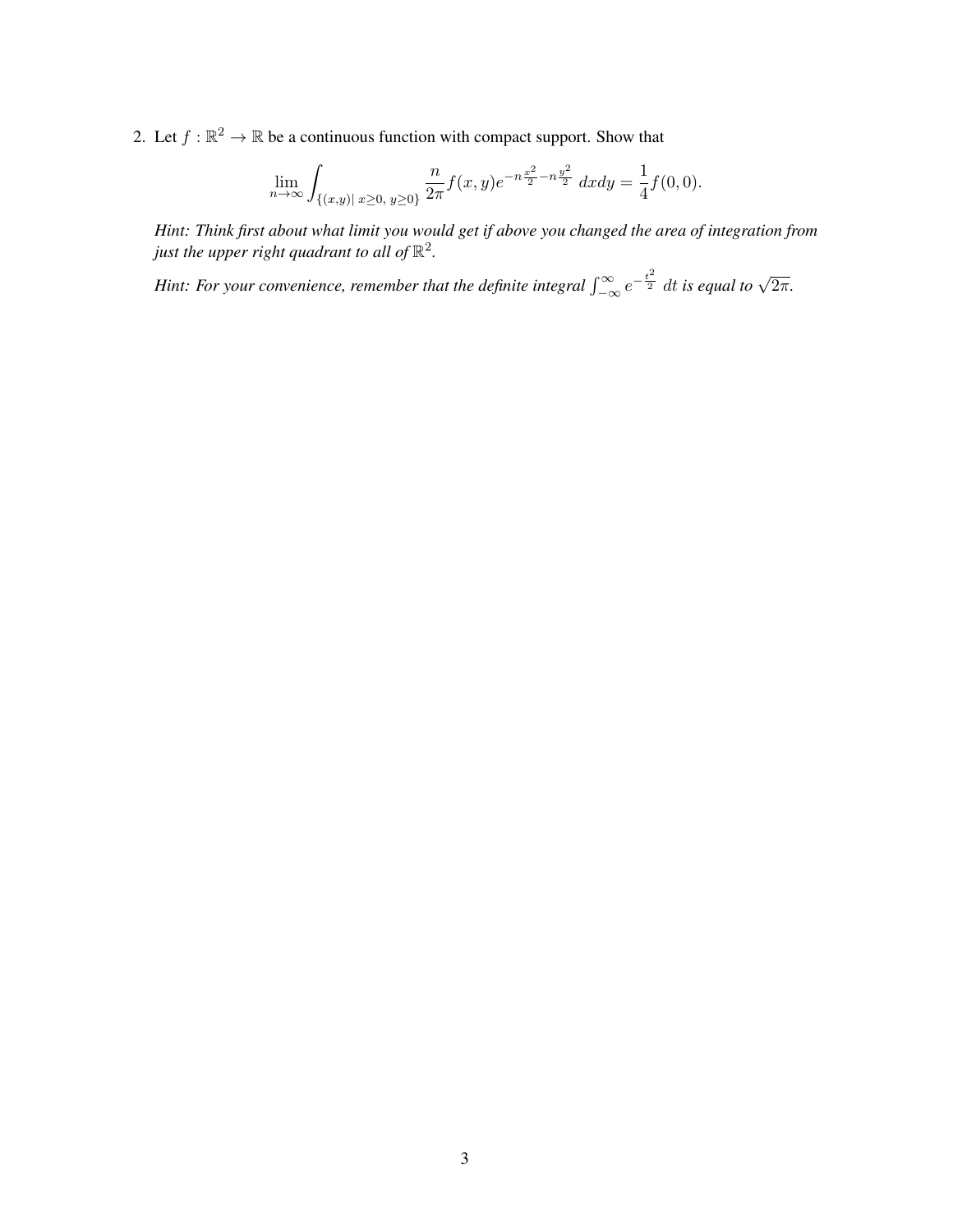- 3. Fix f such that  $f \in L^1(0, \infty)$  and  $f \in L^2(0, \infty)$ , then
	- (a) Show that  $f \in L^r(0, \infty)$  for every  $r \in (1, 2)$ .
	- (b) Show that the function

$$
\phi(r) = ||f||_{L^r(0,1)}, \quad r \in [1,2].
$$

is a continuous function of r.

*Hint: Show first that*  $g(x) = \max\{f(x), f(x)^2\}$  *is an integrable function in*  $(0, \infty)$ *, or use Hölder inequality for properly chosen exponents...*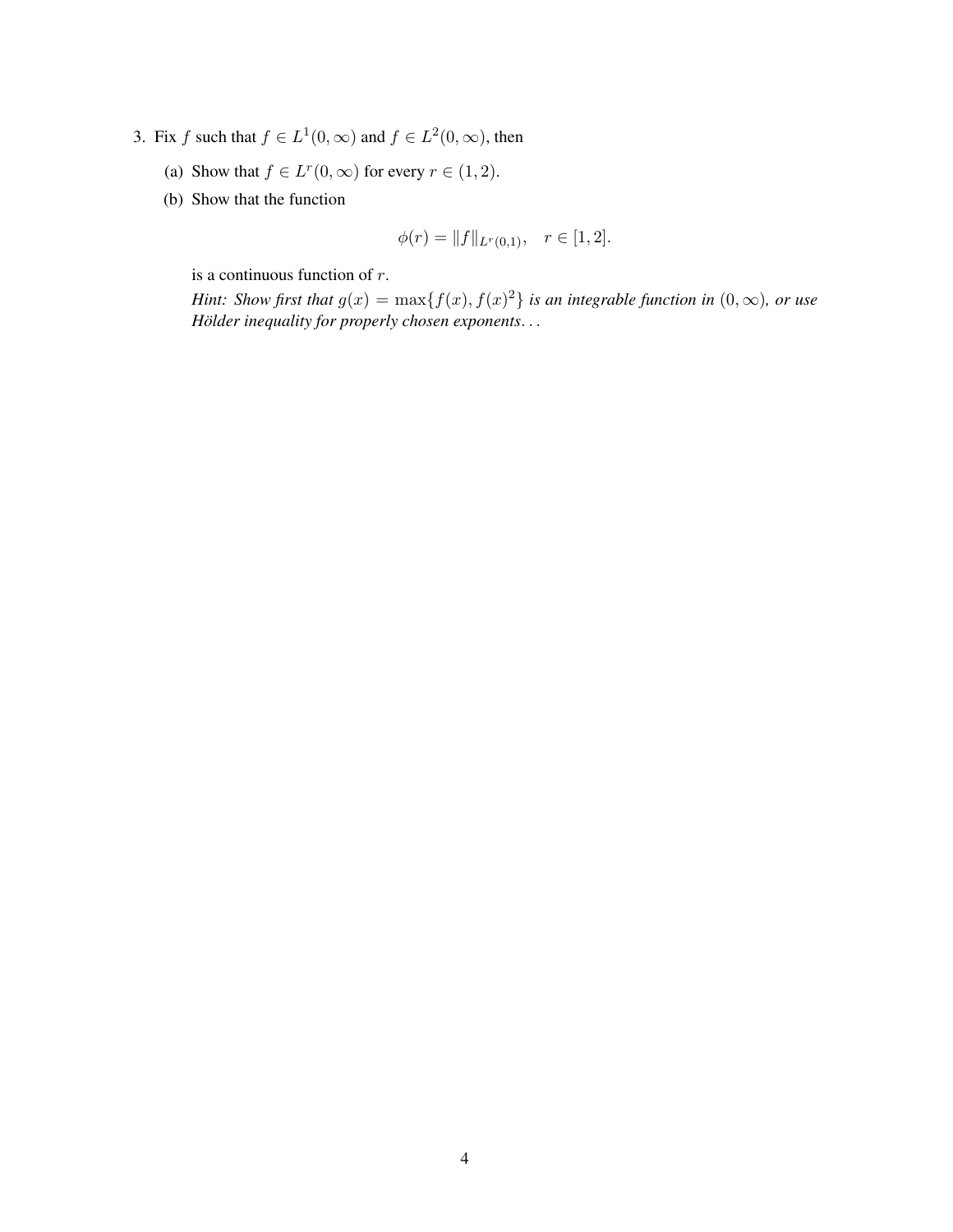- 4. Let  $(X, \Sigma, \mu)$  be a measure space
	- (a) State the definition of weak convergence for a sequence in the (real) Hilbert space  $L^2(X, \mu)$ .
	- (b) Let  $\{f_n\}_{n\in\mathbb{N}}$  be a family of measurable real valued functions such that (below,  $\delta_{nm}$  denotes the Kronecker delta)

$$
\int_X f_n(x) f_m(x) d\mu(x) = \delta_{nm} \ \forall n, m \in \mathbb{N}.
$$

Let  $g \in L^2(X, \mu)$ , is it true that

$$
\sum_{n} \left( \int g(x) f_n(x) \, d\mu(x) \right)^2 \leq \|g\|_{L^2(X,\mu)}^2 \, ?.
$$

Prove or give a counter-example.

- (c) Let  $\{f_n\}_{n\in\mathbb{N}}$  be as above. Is it true that if g is such that  $\int g(x)f_n(x) d\mu(x) = 0$  for all  $n \in \mathbb{N}$ then  $g = 0$ ? Prove or give a counter-example.
- (d) Let  $\{f_n\}_{n\in\mathbb{N}}$  be as before. Show that the sequence  $\{f_n\}_{n\in\mathbb{N}}$  must converge to 0 in the weak sense.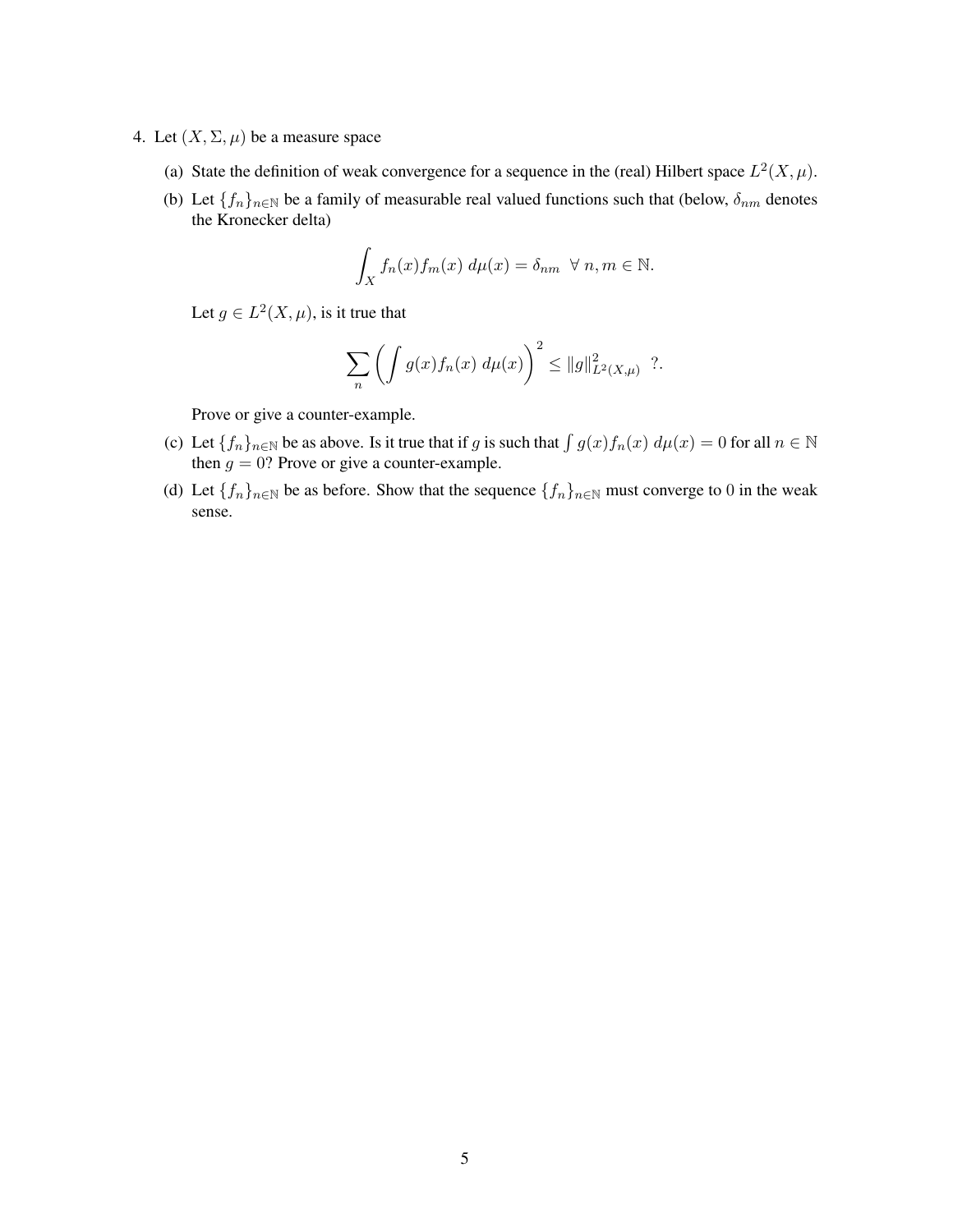5. Consider a sequence of measurable functions  $g_n(x)$  on R such that  $\lim_{n\to\infty} g_n(x)$  exists for almost every  $x \in \mathbb{R}$ . Suppose further that for some  $p \in [1, \infty)$  we have

$$
G(x) := \sup_{n} |g_n(x)|^p \in L^1(\mathbb{R}).
$$

Then, prove that  $g_n \to g$  in the  $L^p(\mathbb{R})$  norm.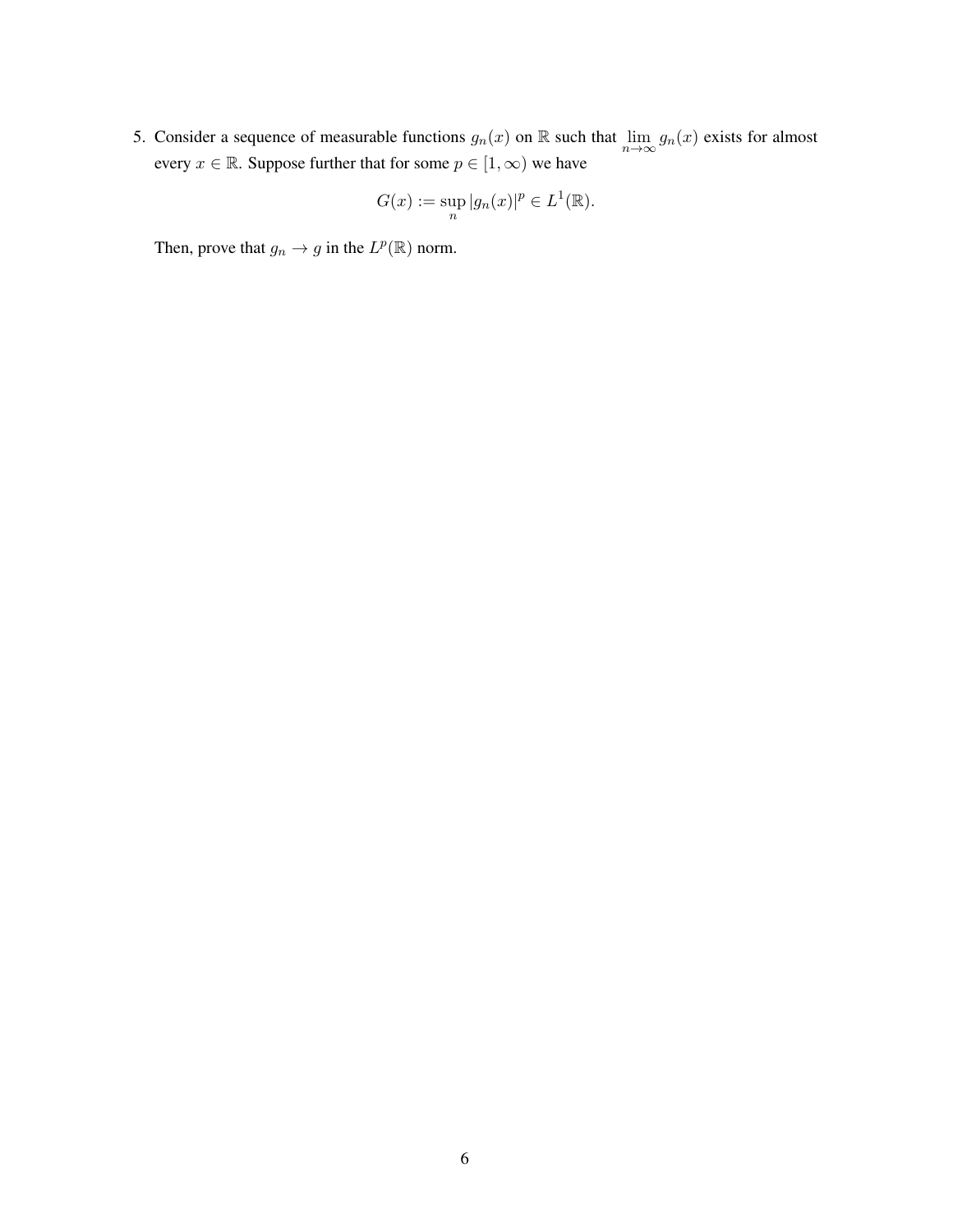6. Let  $(X, \Sigma, \mu)$  be a measurable space and let  $f : X \to \mathbb{R}$  be a measurable function such that

$$
\mu({n \le |f| \le n+1}) \le \frac{M}{2^n}
$$

Show that for any  $0 < p < \infty$ , we have

$$
\int_X |f|^p \, d\mu(x) < \infty
$$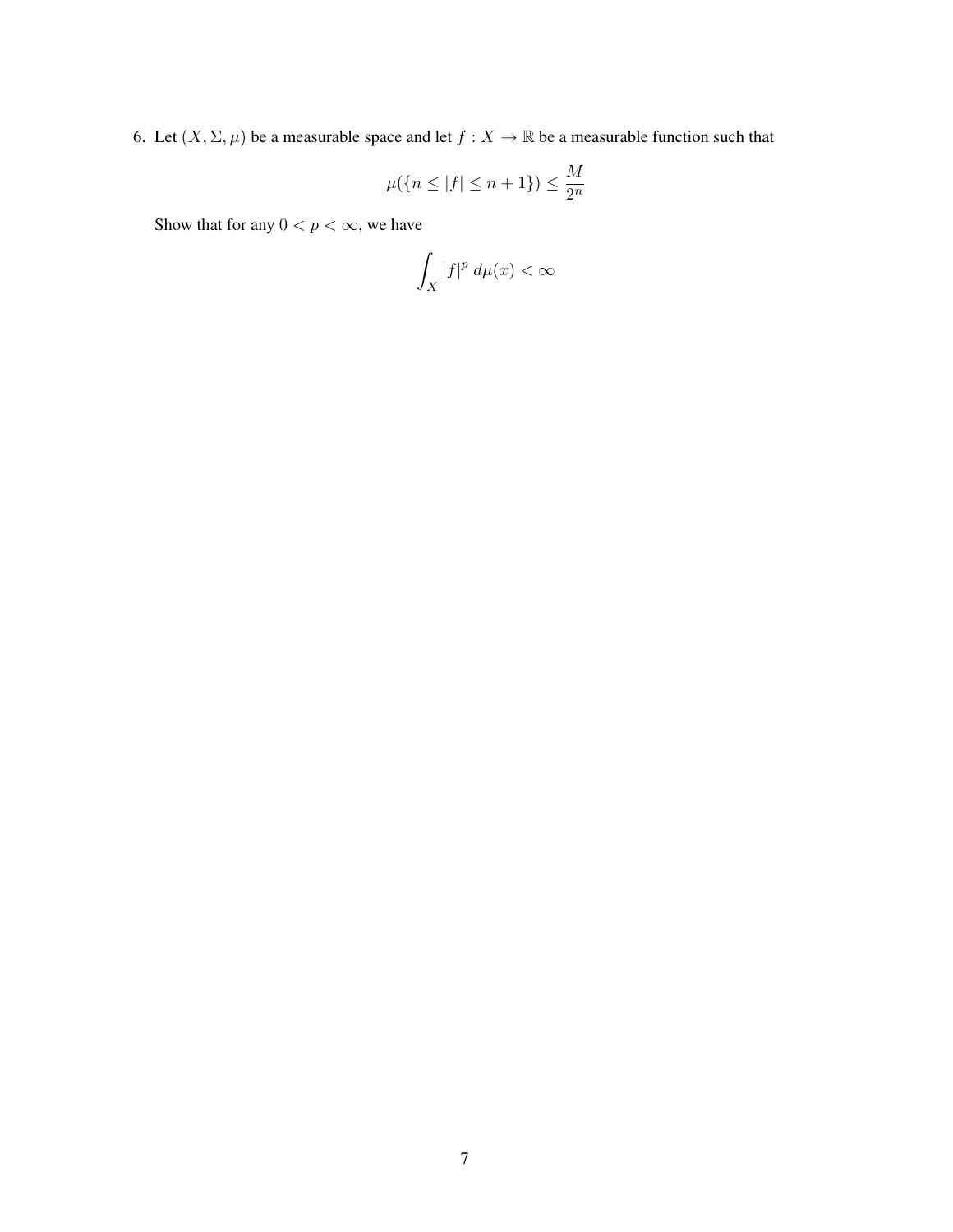7. Consider a set X with a  $\sigma$ -algebra  $\Sigma$  and a family  $m_n$  of measures with respect to  $\Sigma$ . Suppose that

$$
\sup_n m_n(X) < \infty.
$$

Define a new measre $m$  by setting, for each  $E \in \Sigma$ 

$$
m(E) := \sum_{n} \frac{1}{n^2} m_n(E)
$$

Show m is also a measure in  $\Sigma$  (please list the defining properties of a measure), and that each  $m_n$ is absolutely continuous with respect to m.